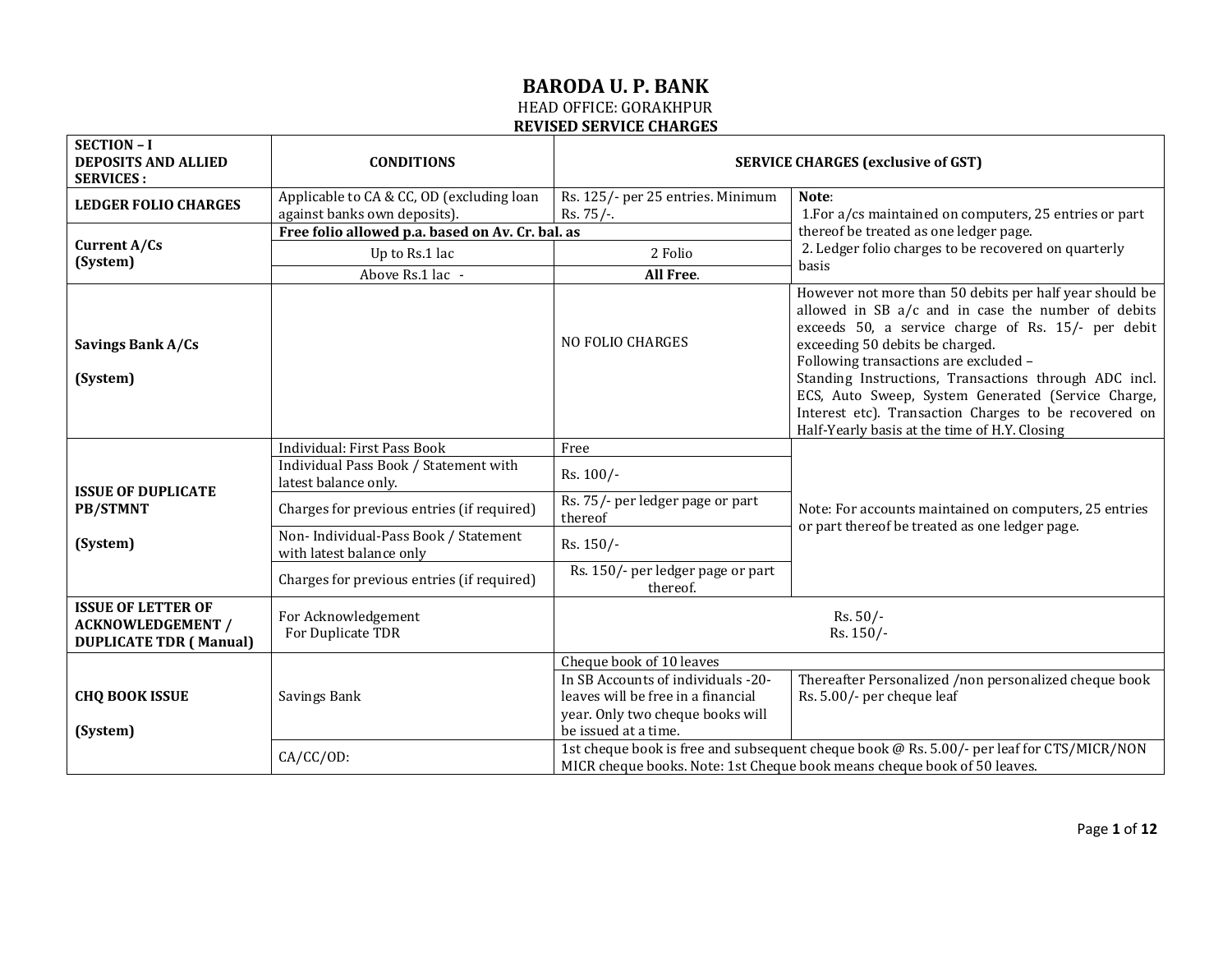| <b>SECTION - I</b>                           |                                                                                                                                       |                                                                                           |                                                                                                                   |  |
|----------------------------------------------|---------------------------------------------------------------------------------------------------------------------------------------|-------------------------------------------------------------------------------------------|-------------------------------------------------------------------------------------------------------------------|--|
| <b>DEPOSITS AND ALLIED</b>                   | <b>CONDITIONS</b>                                                                                                                     |                                                                                           | <b>SERVICE CHARGES (exclusive of GST)</b>                                                                         |  |
| <b>SERVICES:</b><br><b>MINIMUM BALANCE</b>   |                                                                                                                                       |                                                                                           |                                                                                                                   |  |
| <b>CHARGES</b>                               | <b>Frequency Quarterly</b>                                                                                                            |                                                                                           |                                                                                                                   |  |
|                                              | Rural/Semi Urban - Quarterly Average Balance(QAB) Of Rs. 2000/- is not<br>maintained                                                  |                                                                                           | Rs 350/- per Quarter                                                                                              |  |
| <b>Current Account (System)</b>              | Urban/Metro - Quarterly Average Balance(QAB) Of Rs. 10000/- is not<br>maintained                                                      |                                                                                           | Rs 625/- per Quarter                                                                                              |  |
|                                              | Rural/Semi Urban (QAB - Rs. 500/-) - Per<br><b>Ouarter</b>                                                                            | Rs. 100/-                                                                                 | (Note: If QAB is in range of Rs. 250-499 - 50%,<br>If QAB is Rs. 100-249 - 80% and<br>IF QAB is below Rs 100-100% |  |
| <b>Savings Bank Accounts.</b><br>(System)    | Urban/Metro (QAB - Rs. 1000/-) -Per<br>Quarter                                                                                        | Rs 200/-                                                                                  | (Note: If QAB is in range of Rs. 500-999 - 50%,<br>If QAB is Rs. 250-499 - 80% and<br>IF QAB is below Rs 250-100% |  |
|                                              | * Pensioners (All category of Branches)                                                                                               |                                                                                           | Nil                                                                                                               |  |
|                                              | * Salary A/C                                                                                                                          |                                                                                           | Nil                                                                                                               |  |
|                                              | NO FRILL, BSB ACCOUNT-                                                                                                                |                                                                                           | <b>NIL</b>                                                                                                        |  |
|                                              | Staff $a/c$                                                                                                                           |                                                                                           | <b>NIL</b>                                                                                                        |  |
| ADD / DEL NAMES in A/Cs /                    |                                                                                                                                       |                                                                                           | (Note: No charge for deletion of name on account of                                                               |  |
| <b>NOMINATION / LOCKERS.</b>                 |                                                                                                                                       |                                                                                           | death of customer in joint $A/c$ )                                                                                |  |
| Change in operational                        |                                                                                                                                       | 100/- per occasion.                                                                       |                                                                                                                   |  |
| instructions (including<br>Lockers) (Manual) |                                                                                                                                       |                                                                                           | First Time Nomination Free, However, Modification/<br>Change in Nomination -Rs. 50/-                              |  |
|                                              | within the bank                                                                                                                       |                                                                                           | No charge                                                                                                         |  |
| SI CHARGES (System)                          | In case of credits for outside the branch<br>whether in same city or other cities i.e in<br>other branches / Offices such as LIC etc. | * Rs. 50/- per transaction plus applicable remittance charges plus actual postage charges |                                                                                                                   |  |
|                                              | Failure due to insufficient balance                                                                                                   | Rs 100/- per occasion                                                                     |                                                                                                                   |  |
|                                              | S.B.                                                                                                                                  | Rs 100/- per instrument                                                                   |                                                                                                                   |  |
| <b>Stop Payment (System)</b>                 | C.A./C.C./OD                                                                                                                          | Rs 200/- per instrument                                                                   |                                                                                                                   |  |
| Loss of cheque book<br>(System)              | In case of loss of complete blank cheque<br>book Saving Bank                                                                          | $Rs 500/=$                                                                                |                                                                                                                   |  |
|                                              | CA/CC/OD                                                                                                                              | Rs 1000/-                                                                                 |                                                                                                                   |  |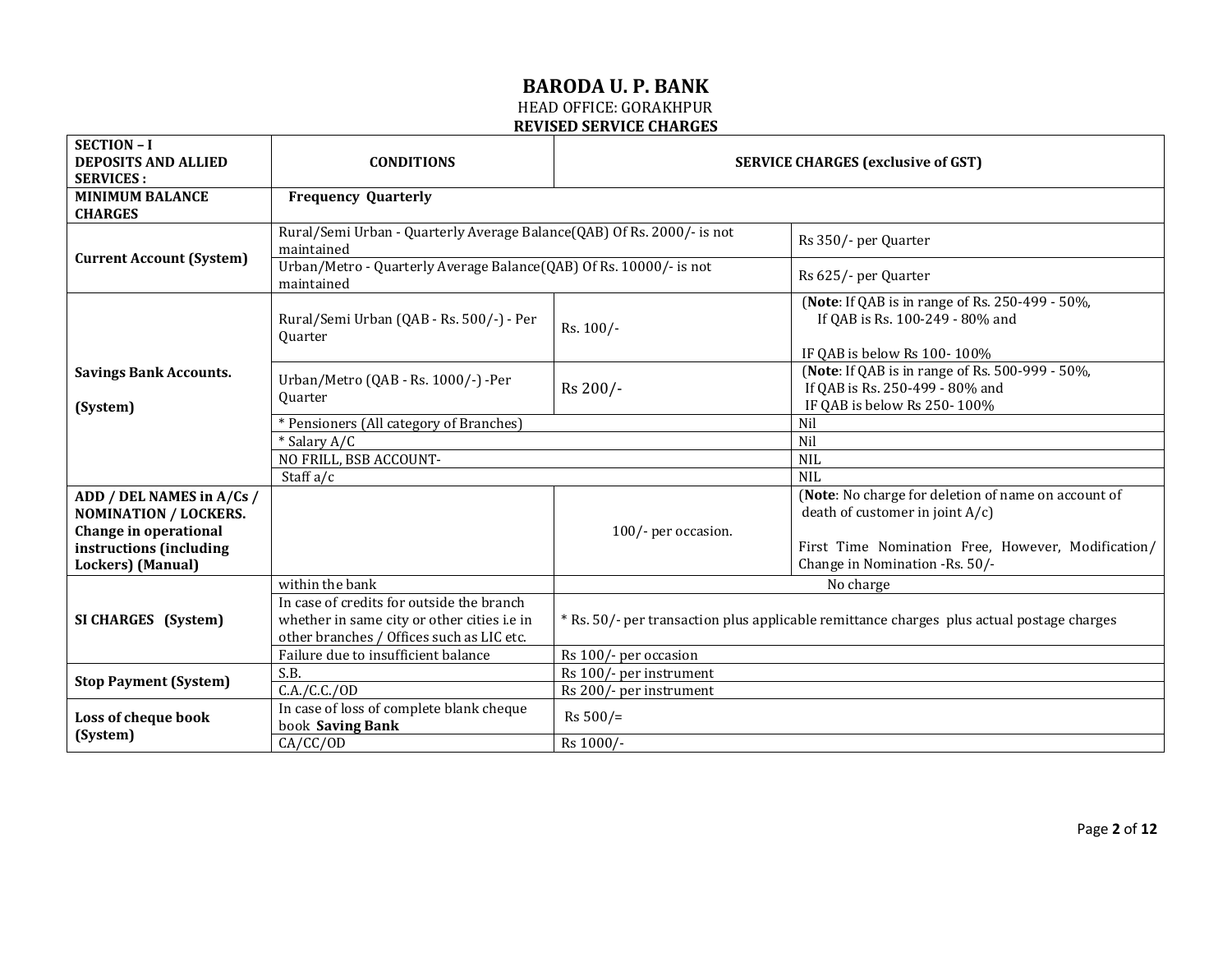#### **BARODA U. P. BANK** HEAD OFFICE: GORAKHPUR

# **REVISED SERVICE CHARGES**

| <b>SEC-I DEPOSITS AND ALLIED SERVICES</b>        | <b>CONDITIONS</b>                                                                                                          |                                                | <b>SERVICE CHARGES (exclusive of GST)</b>                                        |
|--------------------------------------------------|----------------------------------------------------------------------------------------------------------------------------|------------------------------------------------|----------------------------------------------------------------------------------|
|                                                  | Cheque (deposited by our                                                                                                   |                                                | upto 1 lac - Rs. 125/-, Above Rs. 1 lac to less than Rs. 1 crore - Rs. $250/$ -, |
|                                                  | customer and returned unpaid (Inward Return)<br>Above Rs. 1 crore - Rs. 500/                                               |                                                |                                                                                  |
|                                                  | Cheque return due to technical reason - not at the                                                                         | No charges                                     |                                                                                  |
|                                                  | fault of customer-                                                                                                         |                                                |                                                                                  |
| <b>Charges for Instrument</b><br>returned unpaid | Return of outstation cheque sent for collection                                                                            | 50% of collection charge                       |                                                                                  |
|                                                  | Cheque (drawn on us) returned (Outward                                                                                     |                                                | Upto 1 lac - 250/-, Above Rs. 1 lac to less than Rs. 1 crore - Rs. 500/-,        |
| (System)                                         | Return)- (Financial Reason)                                                                                                | For Rs. 1 crore and above - 750 per instrument |                                                                                  |
|                                                  | NOTE:                                                                                                                      |                                                |                                                                                  |
|                                                  | 1. For transfer cheques received at the branch, charges to be recovered from the drawer of the cheque.                     |                                                |                                                                                  |
|                                                  | 2. No charges to be recovered in case of return of cheques drawn by our customers on account of stop payment instructions. |                                                |                                                                                  |
|                                                  | 3. Charges for entries (Dr.) received through ECS and not responded:- As per cheque return charges                         |                                                |                                                                                  |
|                                                  | A) Inoperative Savings Bank a/cs.                                                                                          |                                                |                                                                                  |
| <b>INCIDENTAL CHGs for IN OPT.</b>               | i) Account maintaining stipulated minimum balance                                                                          |                                                | <b>NIL</b>                                                                       |
| A/Cs                                             | , ii) Penal charges on inoperative Savings accounts where stipulated minimum                                               |                                                |                                                                                  |
| (System)                                         | balance is not maintained                                                                                                  |                                                |                                                                                  |
|                                                  | B) For inoperative Current Account -                                                                                       | <b>NIL</b>                                     |                                                                                  |
| <b>ISSUANCE of BALANCE</b>                       | Individuals - all type of A/Cs                                                                                             |                                                | 75/- per certificate (for individuals)                                           |
| <b>CERTIFICATE</b> (System)                      | Others - all types of A/Cs                                                                                                 |                                                | Rs. 150/- per certificate (for others)                                           |
|                                                  | SB A/c (1) if the account is closed within 14 days of first customer induced credit                                        |                                                |                                                                                  |
|                                                  | into the account.                                                                                                          |                                                | No charges                                                                       |
|                                                  | (2) if account is closed due to death of Account Holder.                                                                   |                                                |                                                                                  |
| <b>PREMATURE CLOSURE of A/Cs -</b>               | If account closed Beyond above time but within 1 year of the first customer                                                |                                                | Rs.200/-                                                                         |
| (within a year)                                  | induced transaction. (Excluding Small Savings bank and Basic Savings Bank                                                  |                                                |                                                                                  |
|                                                  | accounts).                                                                                                                 |                                                |                                                                                  |
| (System)                                         | Current Account- Individual                                                                                                |                                                | $Rs.250/$ ,                                                                      |
|                                                  | Others:                                                                                                                    |                                                | Rs.500/-                                                                         |
|                                                  | RD/YSJY A/c<br>(1) Individual,                                                                                             |                                                | Rs.100/-(individual),                                                            |
|                                                  | (2) Others                                                                                                                 |                                                | Rs.150/-(others)                                                                 |
|                                                  | Note-:Closure of Account (all types of account) due to death of Account Holder -                                           |                                                | No charges                                                                       |
| a) Power of Attorney (Manual)                    | <b>Savings Bank Account</b>                                                                                                |                                                | Rs. 500/-                                                                        |
|                                                  | CA / CC / OD                                                                                                               |                                                | Rs. 1000/-                                                                       |
| b) Mandate (Manual)                              | SB                                                                                                                         |                                                | Rs. 500/-                                                                        |
|                                                  | Current, Cash Credit, Over Draft Account                                                                                   |                                                | Rs. 1000/-                                                                       |
| Change of authorized signatory                   |                                                                                                                            |                                                |                                                                                  |
| including reconstitution of                      | Current, Cash Credit, Over Draft Account                                                                                   |                                                | Rs. 250/- per Change                                                             |
| A/c.(Manual)                                     |                                                                                                                            |                                                |                                                                                  |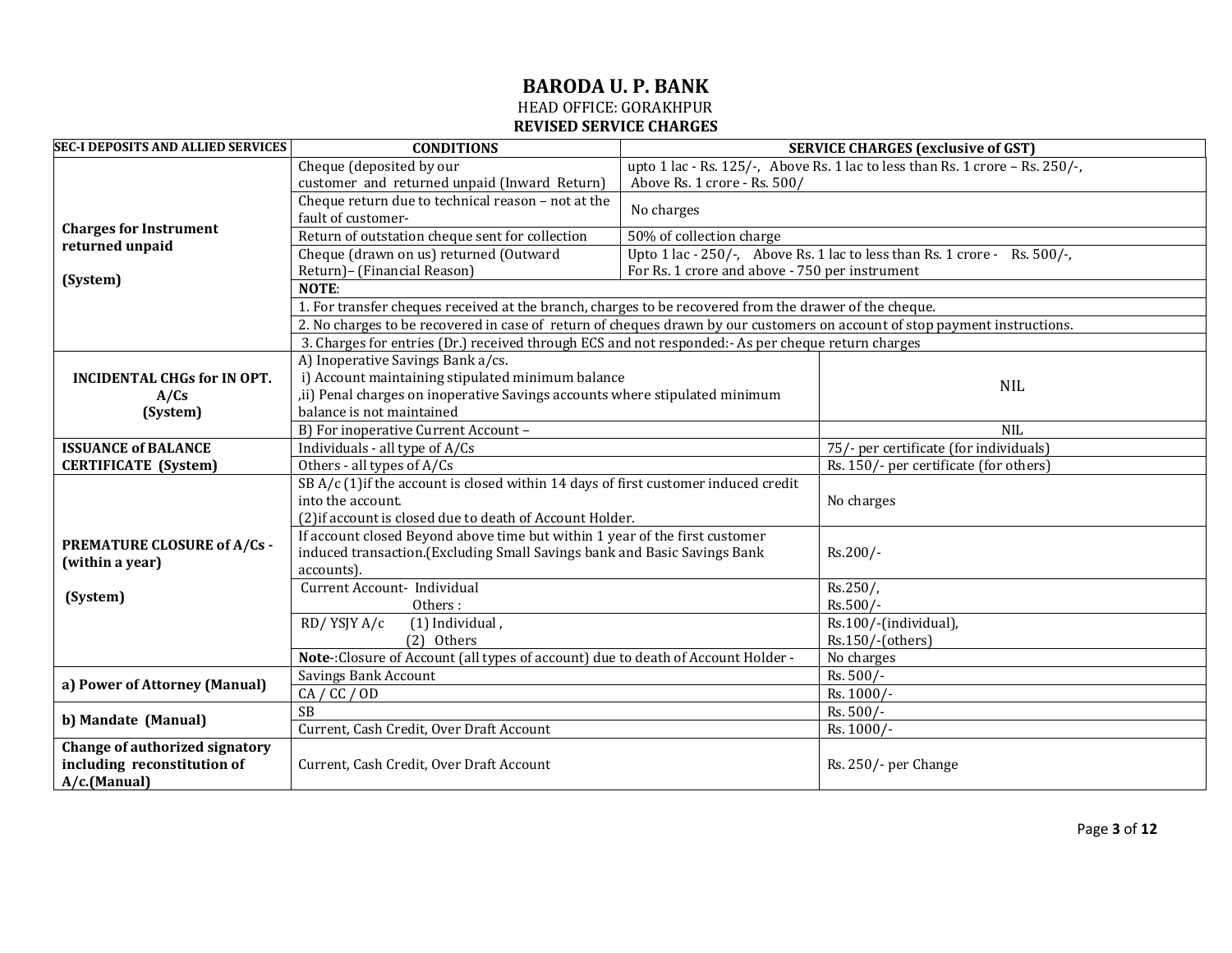| <b>SECTION - I</b><br><b>DEPOSITS</b>                         | <b>CONDITIONS</b>                                                                         | <b>SERVICE CHARGES (exclusive of GST)</b>              |  |
|---------------------------------------------------------------|-------------------------------------------------------------------------------------------|--------------------------------------------------------|--|
| <b>AND ALLIED SERVICES:</b>                                   |                                                                                           |                                                        |  |
|                                                               | Non commercial-                                                                           | Rs. 300 per lac                                        |  |
|                                                               | Commercial-                                                                               | Rs. 300 per lac.( Min. Rs. 1500/- Max. Rs. 25000/-)    |  |
| <b>Issue of Solvency Certificate</b>                          | NOTE: For issuance of capacity certificate for obtaining VISA for educational             | only 50% of the charges as mentioned above subject to  |  |
| (Manual)                                                      | purpose for students-                                                                     | maximum Rs. 2500                                       |  |
|                                                               | Issuance of above certificate to staff members for educational loan of their              | <b>NIL</b>                                             |  |
|                                                               | children:                                                                                 |                                                        |  |
|                                                               |                                                                                           |                                                        |  |
| <b>Opening accounts with</b>                                  | Current, Cash Credit, Over Draft Account One time at the time of acceptance of            | Rs. 500/-                                              |  |
| restrictive operations                                        | instruction or at the time of modification                                                |                                                        |  |
| (System)                                                      | <b>SAVING BANK</b>                                                                        | Rs. 100/-                                              |  |
| <b>SECTION II</b>                                             | <b>Collection of outstation other bank's cheques</b>                                      |                                                        |  |
|                                                               | Upto Rs. 5,000/-                                                                          | $Rs. 25/-$                                             |  |
|                                                               | Above Rs.5000/- and upto Rs.10000/--                                                      | $Rs.50/-$                                              |  |
| Through our branch                                            | Above Rs. 10,000/- to Rs. 1/- Lac-                                                        | Rs. 100/-                                              |  |
| (System)                                                      | Rs. 1 Lac to Rs. 5 Lac                                                                    | Rs. 200/-                                              |  |
|                                                               | Rs. 5 Lac to Rs. 10 Lac                                                                   | Rs. 225/-                                              |  |
|                                                               | Above Rs. 10 Lac-                                                                         | Rs. 250/-                                              |  |
|                                                               | NOTE- Above charges are exclusive of out of pocket expenses i.e. postages /courier extra. |                                                        |  |
| <b>Through other bank</b>                                     | Direct through other banks i.e. instruments drawn at a centre where we have no            | Above charges are to be shared on 50:50 basis between  |  |
| (System)                                                      | branch                                                                                    | collecting bank and paying bank and proceeds should be |  |
|                                                               |                                                                                           | remitted through RTGS/NEFT to other bank.              |  |
|                                                               | RBI mandated charges w.e.f. 30.03.2012                                                    |                                                        |  |
|                                                               | Upto Rs. $1/-$ lac - SB A/c. -                                                            | NIL (SB),                                              |  |
| <b>Collection of cheques through</b><br><b>Speed Clearing</b> | Upto Rs 1 Lac- Others -                                                                   | Rs. 20/(others)                                        |  |
| (System)                                                      | Above Rs. 1 lac to Rs. 5 lac --                                                           | Rs. 175/                                               |  |
|                                                               | Above Rs. 5 lac to Rs. 10 lac -                                                           | Rs. 200/-                                              |  |
|                                                               | Above Rs. 10 lac -                                                                        | Rs. 225/-                                              |  |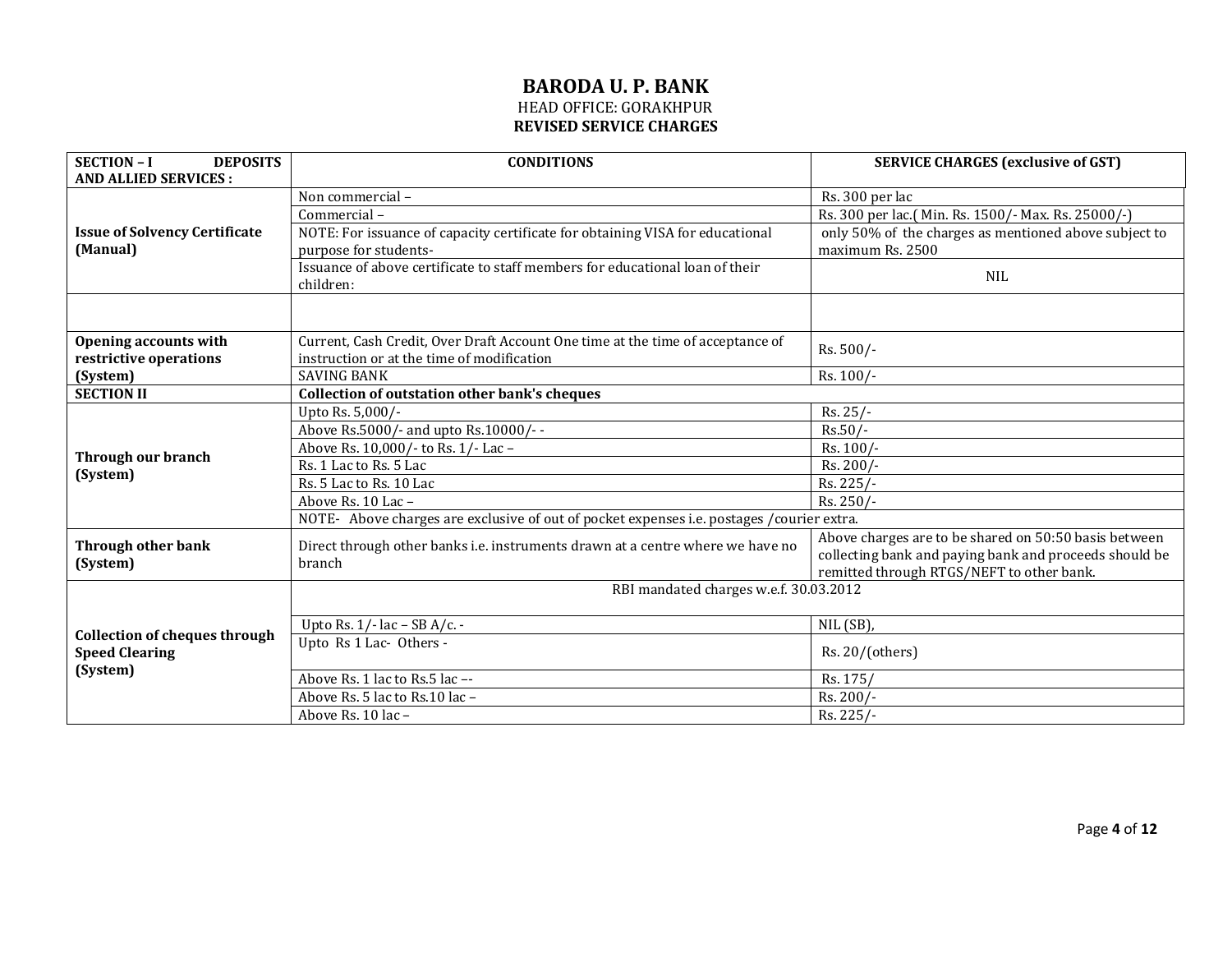# **BARODA U. P. BANK** HEAD OFFICE: GORAKHPUR

**REVISED SERVICE CHARGES** 

| <b>SECTION - I</b><br><b>DEPOSITS</b>                           | <b>CONDITIONS</b>                                                                        | <b>SERVICE CHARGES (exclusive of GST)</b>                                                          |  |
|-----------------------------------------------------------------|------------------------------------------------------------------------------------------|----------------------------------------------------------------------------------------------------|--|
| <b>AND ALLIED SERVICES:</b>                                     |                                                                                          |                                                                                                    |  |
|                                                                 | Upto Rs.1,00,000/--                                                                      | (1) Rs.12/- Per Rs.1,000/-or part thereof subject to Minimum Rs.100/-.(IBC),                       |  |
|                                                                 |                                                                                          | (2) Rs. 10/- per Rs. 1,000/- or Part thereof subject to minimum Rs. 100/-(OBC)                     |  |
| <b>Collection of Bills (Clean / Doc.-</b>                       | Above Rs. 1 lacupto Rs. 10/-Lacs                                                         | $(1)$ Rs11/- per Rs1,000/- or part there of subject to a min. of Rs1200/-(IBC),                    |  |
| Demand & Usance)(IBCs & OBCs                                    |                                                                                          | (2)Rs9/- per Rs.1,000/- or part thereof subject to a min. of Rs.1000/-(OBC)                        |  |
|                                                                 |                                                                                          | (1)Rs.10/- per Rs.1,000/- Min. Rs. 10,000/- & Max. Rs.12,000/-                                     |  |
| (System)                                                        | Above Rs.10/- Lacs                                                                       | Note: Postage is to be recovered on actual basis in higher multiple of Rs 5/-(IBC),                |  |
|                                                                 |                                                                                          | (2)Rs8.00 per Rs1,000/- min. Rs 9,000/- & max. Rs.15,000/- (OBC)                                   |  |
|                                                                 | Note: Postage/courier is to be recovered on actual basis in higher multiple of Rs.5/-    |                                                                                                    |  |
| Return of Bills Unpaid - OBC / IBC                              | LOCAL-                                                                                   | Rs. 100/- per instrument                                                                           |  |
| (System)                                                        | <b>OUT STATION -</b>                                                                     | 50% of the collection charges subject to a min. Rs. 200/-                                          |  |
|                                                                 | Note: : Postage/courier is to be recovered on actual basis in higher multiple of Rs. 5/- |                                                                                                    |  |
| <b>Charges for presentation of</b>                              | Charges for presentation of usance bills                                                 | Rs. $100/-$ per bill. (Also in cases of BP/BD – where there is a change in instructions.           |  |
| usance bills (System)                                           |                                                                                          |                                                                                                    |  |
| Change of original instruction in<br>respect of OBC/IBC e.g. a) |                                                                                          |                                                                                                    |  |
| Delivering free of payment b)                                   | Change of original instruction in respect of OBC/IBC e.g. a) Delivering free of          |                                                                                                    |  |
| waiving 'c' form etc c) Allowing                                | payment b) waiving 'c' form etc c) Allowing rebate d) Extending time for                 | Rs. 100/- per request                                                                              |  |
| rebate d) Extending                                             | retirement                                                                               |                                                                                                    |  |
| time for retirement<br>(System)                                 |                                                                                          |                                                                                                    |  |
| <b>SECTION III</b>                                              | <b>REMITTANCES</b>                                                                       |                                                                                                    |  |
|                                                                 | Individual:                                                                              |                                                                                                    |  |
|                                                                 | Up-to Rs.5000/-,                                                                         | $Rs.50/-$                                                                                          |  |
|                                                                 | Above Rs. 5000/- to Rs.1 lac                                                             | Rs.3/- per thousand or part thereof. (Minimum Rs.50/- maximum Rs.300/-)                            |  |
|                                                                 | Above Rs.1 lac:                                                                          | Rs.5/- per thousand or part thereof. Minimum Rs 500/- and Maximum Rs 15000/- + Cash                |  |
| <b>Issuance of DD/MT/BC</b>                                     |                                                                                          | <b>Handling Charges</b>                                                                            |  |
| (System)                                                        | Non-Individual: Upto Rs.5,000/-,                                                         | $Rs.50/-$                                                                                          |  |
|                                                                 | Above Rs.5000/-to Rs.1 lac                                                               | Rs.3/- per thousand or part thereof. (Minimum Rs.50/-maximum Rs.300/-)                             |  |
|                                                                 |                                                                                          |                                                                                                    |  |
|                                                                 | Above Rs. 1 lac-                                                                         | Rs.5/- per thousand or part thereof. Minimum Rs.500/- Maximum Rs.15000/-+ Cash Handling<br>charges |  |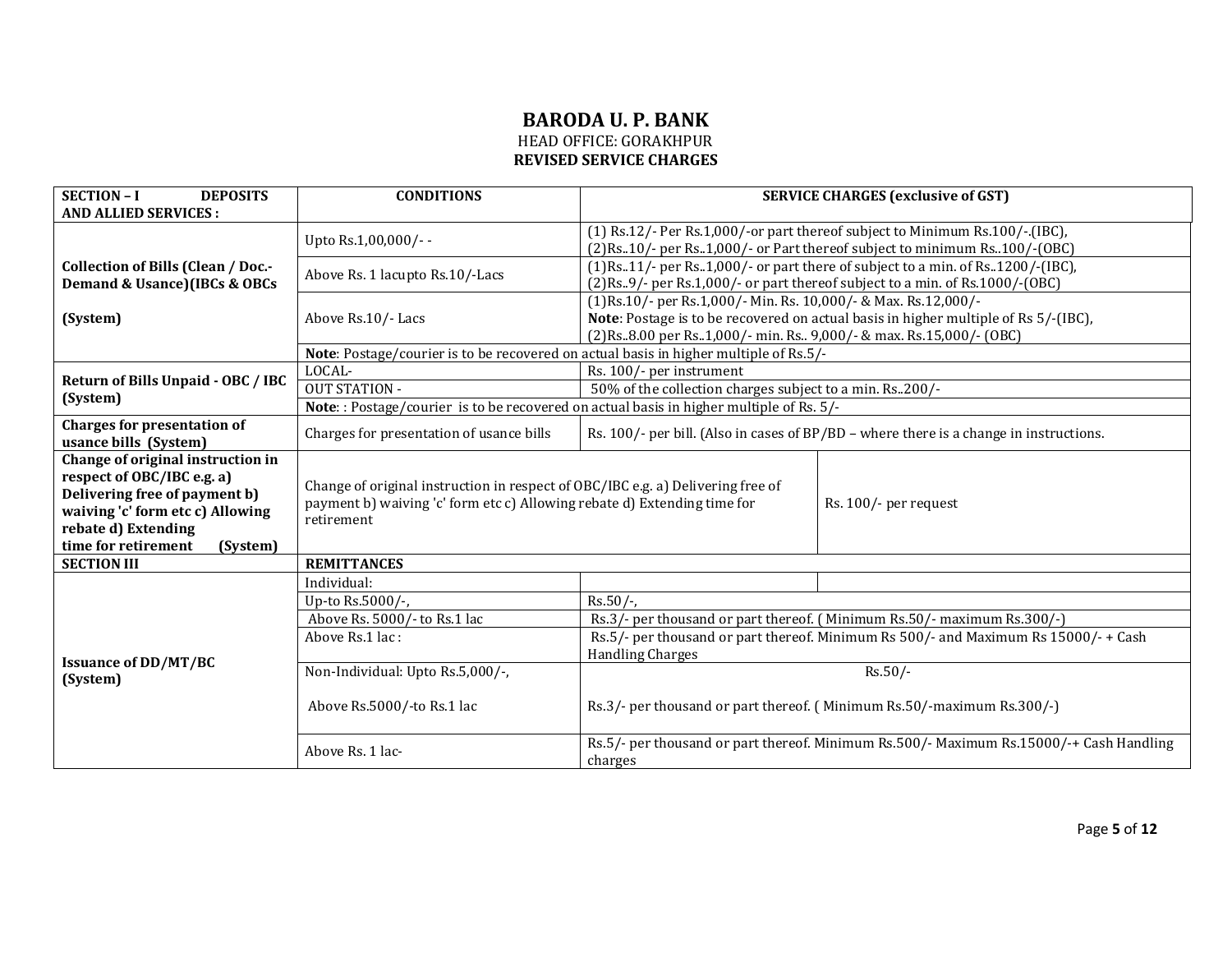| <b>SECTION - I</b><br>DEPOSITS AND ALLIED SERVICES | <b>CONDITIONS</b>                                                                                                                                       |             | <b>SERVICE CHARGES (exclusive of GST)</b>                                                                                                                    |
|----------------------------------------------------|---------------------------------------------------------------------------------------------------------------------------------------------------------|-------------|--------------------------------------------------------------------------------------------------------------------------------------------------------------|
|                                                    |                                                                                                                                                         |             |                                                                                                                                                              |
|                                                    | Individual & Non Individual:                                                                                                                            |             |                                                                                                                                                              |
|                                                    | Up to Rs. 500/-,                                                                                                                                        |             | NIL,                                                                                                                                                         |
|                                                    | Above Rs. 500/                                                                                                                                          |             | Rs.100/- per instrument.                                                                                                                                     |
| <b>Cancellation of DD/Bankers'</b>                 | In case of lost instrument                                                                                                                              |             |                                                                                                                                                              |
| (System)<br>cheque                                 | Up to $Rs.500/-$ ,                                                                                                                                      |             | $Rs.50/-$                                                                                                                                                    |
|                                                    | Above Rs.500/-                                                                                                                                          |             | Rs.250/- per instrument.                                                                                                                                     |
|                                                    | DUPLICATE DD- Individual & Non Individual:                                                                                                              |             |                                                                                                                                                              |
|                                                    | Up to $Rs.500/-$ ,                                                                                                                                      |             | $Rs.50/-$                                                                                                                                                    |
|                                                    | Above Rs.500/-                                                                                                                                          |             | Rs.250/- per instrument.                                                                                                                                     |
| <b>Attestation of customer's</b>                   | Rs. 100/- per instrument / occasion. Note-: In case of joint A/c-Rs 150/-                                                                               |             |                                                                                                                                                              |
| signature (Manual)                                 |                                                                                                                                                         |             |                                                                                                                                                              |
| <b>SECTION IV</b>                                  | <b>MISCELLANEOUS SERVICES</b>                                                                                                                           |             |                                                                                                                                                              |
| <b>Cash Handling charges</b>                       | Total cash deposited at Base and Non-base branch (local and outstation)                                                                                 |             |                                                                                                                                                              |
|                                                    | a. Savings Bank accounts Cash Deposit - First -5 transaction per month- (excluding                                                                      |             | Free of charge                                                                                                                                               |
| <b>A. Savings Bank Accounts</b>                    | Alternate Channel transaction) -                                                                                                                        |             |                                                                                                                                                              |
| (System)                                           | b-Beyond 5 transaction (excluding Alternate Channel transaction)- (In case of cash                                                                      |             |                                                                                                                                                              |
|                                                    | aggregating Rs.50000/- or more deposited with the bank during any one day, customer                                                                     |             | Rs.50/- per transaction                                                                                                                                      |
|                                                    | is required to quote his/her PAN or submit form 60)                                                                                                     |             |                                                                                                                                                              |
| B- CA/OD/CC/Other                                  | Cash Deposit Up to Rs.50000/- Or Up to 10 packets i.e. 1000 pieces of notes of any<br>denominations taken together, whichever is higher-                |             | free of charge per day                                                                                                                                       |
| <b>Accounts: (System)</b>                          | Above 10 packets -i.e. 1000 pieces of notes charges will be levied . (Min. Rs.10/-,                                                                     |             |                                                                                                                                                              |
|                                                    | Maxi. Rs.10000/- plus Service tax at applicable rate."                                                                                                  |             | $(a)$ Rs.10/- per packet or a part thereof                                                                                                                   |
| Inquiries relating to old records                  | Up to 3 months                                                                                                                                          |             | Free                                                                                                                                                         |
| (Manual)                                           | 3 to 12 months old :                                                                                                                                    |             | Rs. 100/- per item.                                                                                                                                          |
|                                                    | Above 12 months:                                                                                                                                        |             | Rs. 300/- per item                                                                                                                                           |
|                                                    | <b>Class Of Lockers</b>                                                                                                                                 | Metro/Urban | Semi Urban/Rural                                                                                                                                             |
|                                                    | A (Small)                                                                                                                                               | $1500/-$    | $900/-$                                                                                                                                                      |
|                                                    | B (Medium)                                                                                                                                              | $1600/-$    | $1000/-$                                                                                                                                                     |
|                                                    | $D$ (Large)                                                                                                                                             | $2500/-$    | $1500/-$                                                                                                                                                     |
| <b>Safe Deposit Lockers</b>                        |                                                                                                                                                         |             | Revised NOTES :1. In case of breaking open of the locker, Rs. 1000/- to be recovered as incidental charges over and above actual cost incurred for the same. |
| (System)                                           | 2. Penalty for late payment of locker rent (from the due date) be levied as under:                                                                      |             |                                                                                                                                                              |
|                                                    | Where annual locker rental is up to Rs. 3000/- Rs. 200/- for first -3- months thereafter Rs. 50/- p.m-- Where annual locker rental is above Rs. 3000/-- |             |                                                                                                                                                              |
|                                                    | Rs. 500/- for first -3- months thereafter Rs. 100/- p.m. When the rent is paid in advance for -3- years 10% discount may be allowed to General Public.  |             |                                                                                                                                                              |
|                                                    | However, 20% discount in locker rent in case of current account if rent is paid in advance for a period of three years and above. For Staff/ Ex-Staff   |             |                                                                                                                                                              |
|                                                    | concession of 50% in Rent. CHARGES FOR LOCKER OPERATIONS MORE THAN 12 TIMES A YEAR - Rs. 100/- PER OCCASION (FOR GENERAL PUBLIC)                        |             |                                                                                                                                                              |
|                                                    | Rent in advance can be accepted for max 3 years only.                                                                                                   |             |                                                                                                                                                              |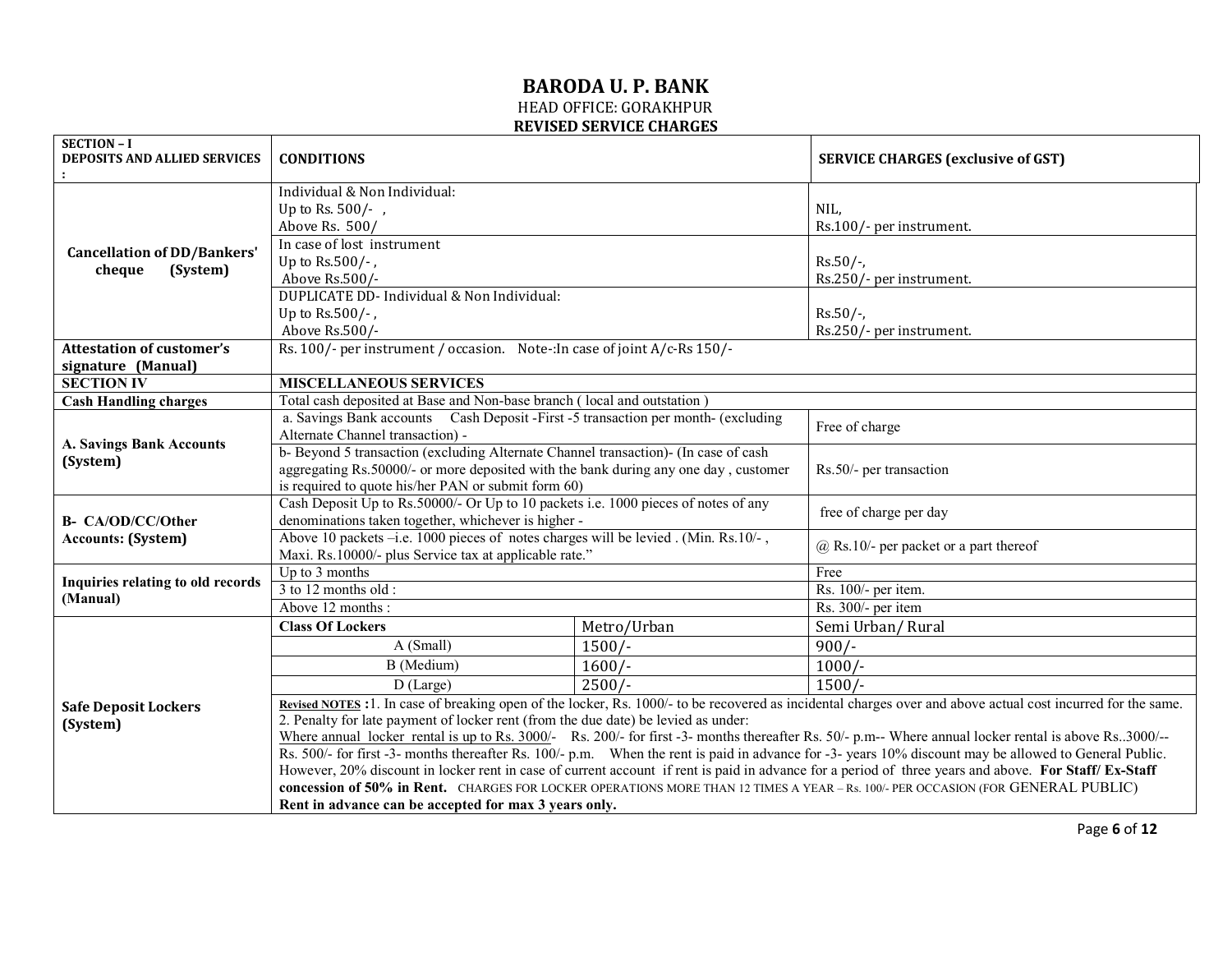# **BARODA U. P. BANK**

HEAD OFFICE: GORAKHPUR

#### **REVISED SERVICE CHARGES**

| <b>SECTION - I</b><br><b>DEPOSITS</b> | <b>CONDITIONS</b>                                                                                                                                                     | <b>SERVICE CHARGES (exclusive of GST)</b>                                                                                                                                                                                                                                                                                                                                                                                                                                   |
|---------------------------------------|-----------------------------------------------------------------------------------------------------------------------------------------------------------------------|-----------------------------------------------------------------------------------------------------------------------------------------------------------------------------------------------------------------------------------------------------------------------------------------------------------------------------------------------------------------------------------------------------------------------------------------------------------------------------|
| <b>AND ALLIED SERVICES:</b>           |                                                                                                                                                                       |                                                                                                                                                                                                                                                                                                                                                                                                                                                                             |
|                                       | (A)CASH DEPOSIT (Inter-SOL)<br>For SB Accounts - (For Rs.50000/- and above<br>PAN is required to be submitted as per<br>requirement of Income Tax)                    | A) CASH DEPOSIT (Outstation) Local Non-base branches Cash handling charge as applicable to<br>base branch. In case of Savings Bank account, first five transactions at base branch and non base<br>branches are free of charge. Above 5 transactions charges will be levied as under. -<br>Rs 50/- per transactions                                                                                                                                                         |
| <b>Cash Deposit (System)</b>          | CA/CC/OD/others Cash deposit upto Rs.<br>25000/- per day per account is free of charges,<br>thereafter in excess of Rs. 25000/-, service<br>charges will be levied at | Rs.2.50 per thousand or part thereof.                                                                                                                                                                                                                                                                                                                                                                                                                                       |
| <b>CASH Withdrawal</b><br>(System)    | CASH WITHDRAWAL (Inter-SOL) First<br>five transactions free per month (excluding<br>withdrawals from ATM) thereafter charges of                                       | Rs.150/- per transaction. However, Maximum withdrawal allowed at outstation branch is Rs.<br>20000/- per day to the account holder only will continue Note: 1. Inter SOL cash payments to<br>third parties is not allowed<br>2 Per transaction limit of Rs. 20000 /- is fixed for cash withdrawal by drawer by self cheque at<br>Non Base CBS branches irrespective of nature of accounts. Passbook should accompany with<br>Cheque.                                        |
|                                       | i. Transfer of funds within the same clearing<br>area through cheque                                                                                                  | Free of charge transfer of funds through cheque irrespective of any amount.                                                                                                                                                                                                                                                                                                                                                                                                 |
|                                       | ii. Fund Transfer amongst CBS branches:<br>1. Transfer of funds outside the clearing area<br>through cheques drawn on any of our CBS<br>branches.                     | Free of charge transfer of funds through cheque irrespective of any amount.                                                                                                                                                                                                                                                                                                                                                                                                 |
| TRANSFER / CLG (System)               | 2. Funds transfer amongst CBS branches<br>through collection of outstation cheques<br>drawn on our CBS branches.                                                      | Free of charge transfer of funds through cheque irrespective of any amount.                                                                                                                                                                                                                                                                                                                                                                                                 |
|                                       | 3. Funds transfer through payment of cheque<br>drawn on our outstation CBS branches<br>received through clearing.                                                     | NIL.<br>Mandated by RBI under Speed Clearing charges. (In such cases, charges are levied on Payee by<br>presenting bank as per RBI guidelines.)                                                                                                                                                                                                                                                                                                                             |
|                                       | iii. Transfer of Funds for certain specific<br>transaction.                                                                                                           | Periodical Transfer of funds through Inter-SOL from one account to another within the Bank<br>(i) From Collection Accounts (i.e. accounts wherein no debit transactions other than such<br>periodical funds transfer entries are reflected) to the principal account of the same organization.<br>No charges<br>(ii) Advances/Borrowal A/cs: From one account to any other account of same organization. When<br>debit balances are transferred on the same day- No charges |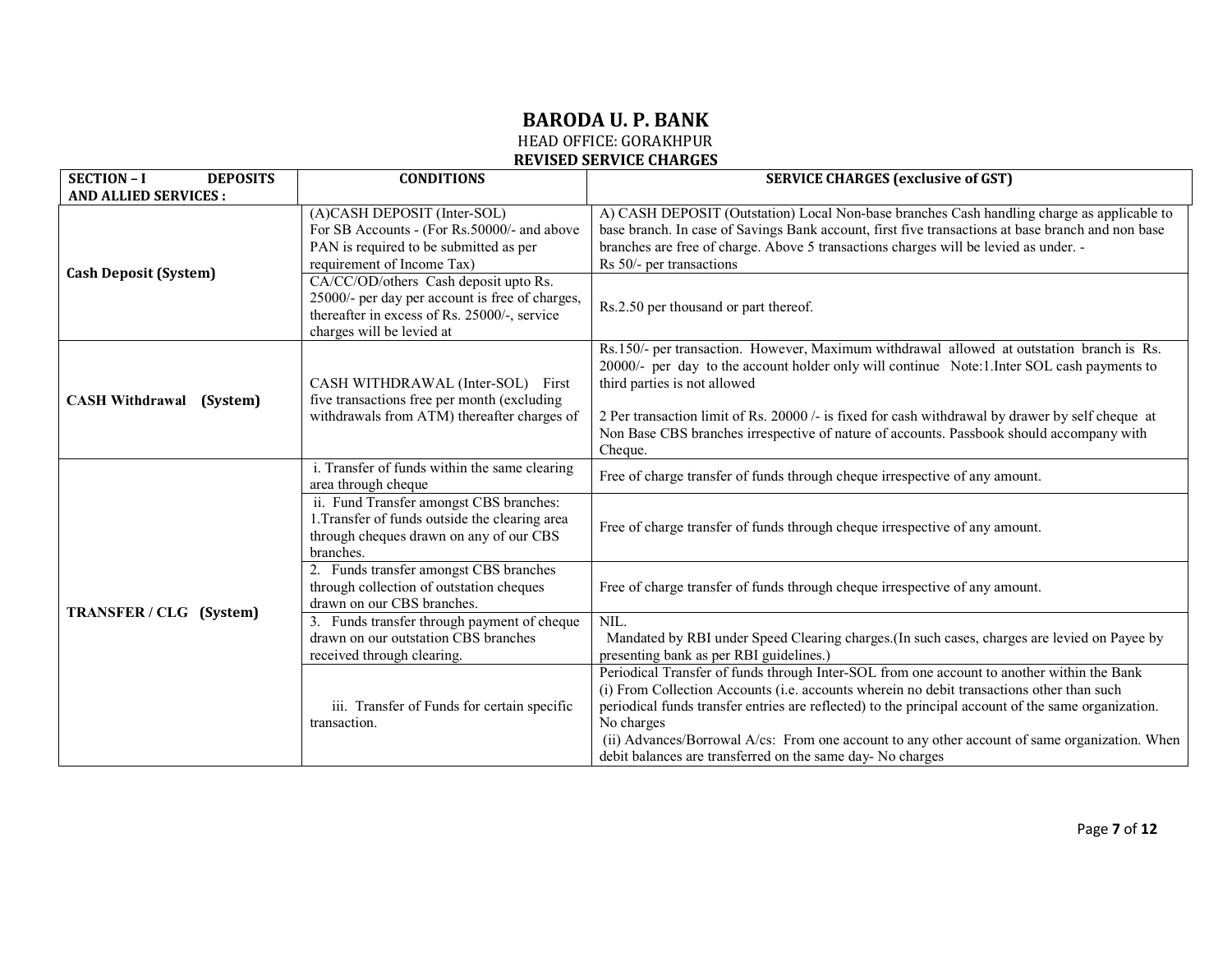| <b>SECTION - I</b><br><b>DEPOSITS</b>        | <b>CONDITIONS</b>                                                                                                        | <b>SERVICE CHARGES (exclusive of GST)</b>                                                             |                                                                                  |
|----------------------------------------------|--------------------------------------------------------------------------------------------------------------------------|-------------------------------------------------------------------------------------------------------|----------------------------------------------------------------------------------|
| <b>AND ALLIED SERVICES:</b>                  |                                                                                                                          |                                                                                                       |                                                                                  |
|                                              | <b>Ordinary Post</b>                                                                                                     | Actual, subject to Min. Rs. 15/-                                                                      |                                                                                  |
| <b>Postal &amp; Telecommunication Tariff</b> | <b>Registered Post</b>                                                                                                   | Actual, subject to Min. Rs. 75/-                                                                      |                                                                                  |
| (Manual & System)                            | $Fax -$                                                                                                                  | Actual, subject to Min Rs. 60/-.                                                                      |                                                                                  |
|                                              | Courier Charges                                                                                                          |                                                                                                       | Rs. 75- per instrument per occasion, unless otherwise specified to the contrary. |
| Service charges for non customers            | For all banking services to non-customers of                                                                             |                                                                                                       | 50% higher than the floor rates, across the board plus Taxes                     |
| (Manual)                                     | the Bank, service charges shall be                                                                                       |                                                                                                       |                                                                                  |
|                                              | SB accounts                                                                                                              | Rs.15/-per quarter                                                                                    |                                                                                  |
| SMS alert charges (System)                   | other than SB accounts                                                                                                   | Rs.25/-per quarter                                                                                    |                                                                                  |
| <b>Miscellaneous</b>                         |                                                                                                                          |                                                                                                       |                                                                                  |
|                                              | Copy of original of cheque / DD (paid by the<br>Bank)                                                                    | Rs.100 upto 6 months old record Rest - Rs. 250                                                        |                                                                                  |
|                                              | Cheques collected through our branch for<br>another bank                                                                 | Our usual collection charges should be recovered in full.                                             |                                                                                  |
| <b>COLLECTION</b> (System)                   | <b>Outstation Cheque return charges</b>                                                                                  | 50% of collection charges                                                                             |                                                                                  |
|                                              | Collection of other Banks deposits / receipts                                                                            | If proceeds are invested in FD for a minimum period of 1 year then no charges. Else flat $-$ Rs. 50/- |                                                                                  |
|                                              | on maturity                                                                                                              |                                                                                                       |                                                                                  |
|                                              | Against tender of cash for any mode of                                                                                   | 50% plus ST higher charges over floor rates                                                           |                                                                                  |
|                                              | remittance (Non Customers)                                                                                               |                                                                                                       |                                                                                  |
|                                              | Remittance of fund through RTGS (through Cheque)                                                                         |                                                                                                       |                                                                                  |
|                                              |                                                                                                                          | (A) On all RTGS Transactions (INWARD) = Nil                                                           |                                                                                  |
|                                              | <b>Total charges</b> (Excl. Service tax)                                                                                 | Rs 2 Lacs to Rs 5 Lacs                                                                                | <b>Total charges (Excl. Service Tax)</b><br><b>Above Rs 5 Lacs</b>               |
| <b>REMITTANCES</b><br>(System)               | Rs 24.50                                                                                                                 |                                                                                                       | Rs 49.50                                                                         |
|                                              |                                                                                                                          | (B) NEFT Transactions (OUTWARD) -                                                                     |                                                                                  |
|                                              | Up to Rs.1 lac                                                                                                           |                                                                                                       | Nil                                                                              |
|                                              | Above Rs.1 lacs to Rs.2 lacs                                                                                             |                                                                                                       | Rs.14.75 per transaction                                                         |
|                                              | Above Rs.2 lacs                                                                                                          |                                                                                                       | Rs.24.75 per transaction                                                         |
|                                              | NO Charges for NEFT through Baroda RRB Connect& M Connect for any amount                                                 |                                                                                                       |                                                                                  |
|                                              | Payment of Fixed deposit to other bank<br>Remittance charges as applicable plus out of pocket expenses (Postage charges) |                                                                                                       |                                                                                  |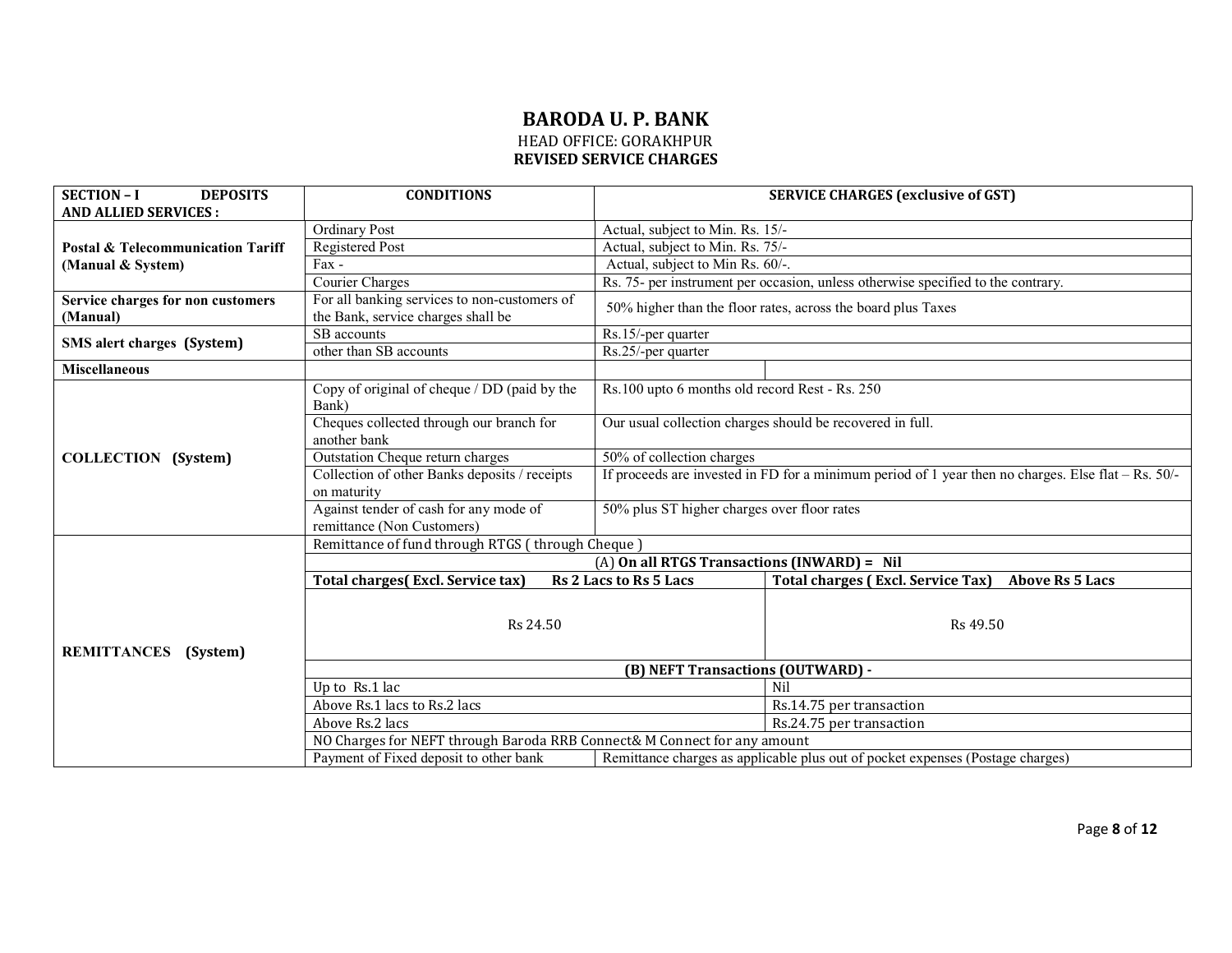| <b>SECTION - I</b><br><b>DEPOSITS AND</b><br><b>ALLIED SERVICES:</b> | <b>CONDITIONS</b>                                                                 | <b>SERVICE CHARGES (exclusive of GST)b</b> |                                                   |
|----------------------------------------------------------------------|-----------------------------------------------------------------------------------|--------------------------------------------|---------------------------------------------------|
|                                                                      | Sealed Covers: Rs. 350/- per cover per annum or part thereof.                     |                                            |                                                   |
| <b>Safe Custody Charges (Manual)</b>                                 | Sealed boxes - Rs. 3000/- per box per annum (size 200 cubic inch)                 |                                            |                                                   |
|                                                                      | Bank's own Deposit Receipt - NO Charges                                           |                                            |                                                   |
| To ascertain fate of local cheques lodged                            |                                                                                   | Free under CTS.                            |                                                   |
| in clearing, at the request of the customer                          |                                                                                   |                                            |                                                   |
| Photo attestation (Manual)                                           |                                                                                   | Rs.100/-per photo/occasion                 |                                                   |
| (i) Collection of local cheques through                              |                                                                                   | Free of charge.                            |                                                   |
| clearing by local non-base branches                                  |                                                                                   |                                            |                                                   |
| (ii) Cheque collected through outstation                             |                                                                                   |                                            |                                                   |
| non base branches drawn on other Banks                               |                                                                                   | Free of charge.                            |                                                   |
| within clearing area of that center.                                 |                                                                                   |                                            |                                                   |
| <b>SECTION V</b>                                                     | <b>DEBIT CARD RELATED CHARGES</b>                                                 |                                            |                                                   |
| Sr.No.                                                               | Area of Banking Services                                                          | Manual/ System                             | Revised/Proposed                                  |
| $\overline{01}$                                                      | <b>ECS Failure</b>                                                                | System                                     | $\overline{\text{Rs}}$ . 100/- per occasion       |
| 02                                                                   | <b>ECS</b> Mandate Verification                                                   | System                                     | Rs. 100/- per occasion                            |
|                                                                      | Debit Card Charges (Annual Fee) Except<br>PMJDY & BSBD a/cs                       | System                                     | Free for first year and then $(a)$ Rs. 100/- p.a. |
|                                                                      | <b>Additional Card</b>                                                            | System                                     | Free for first year and then @ Rs. 100/- p.a.     |
| 03                                                                   | ATM Transactions at other Bank ATM<br>(India)                                     | System                                     | Rs. 20/- for every transactions                   |
|                                                                      | <b>Card Replacement Charges</b>                                                   | System                                     | Rs. 200/- per replacement                         |
|                                                                      | Pin Generation System                                                             | System                                     | Rs. 150/- per regeneration                        |
|                                                                      | Transaction at own ATM (Cash Withdrawal,<br>Balance Enquiry, Mini Statement etc.) | System                                     | Free                                              |
|                                                                      | SMS alert charges - SB accounts                                                   | System                                     | Rs. 15/- per quarter                              |
| 04                                                                   | SMS alert charges - Other than SB accounts                                        | System                                     | Rs. 25/- per quarter                              |
| 05                                                                   | Charge Slip retrieval charges                                                     | System                                     | Rs. 400/- per replacement                         |
| 06                                                                   | Surcharge for Rail Tickets and Petrol/Fuel<br>/Gas Stations                       | System                                     | Nil                                               |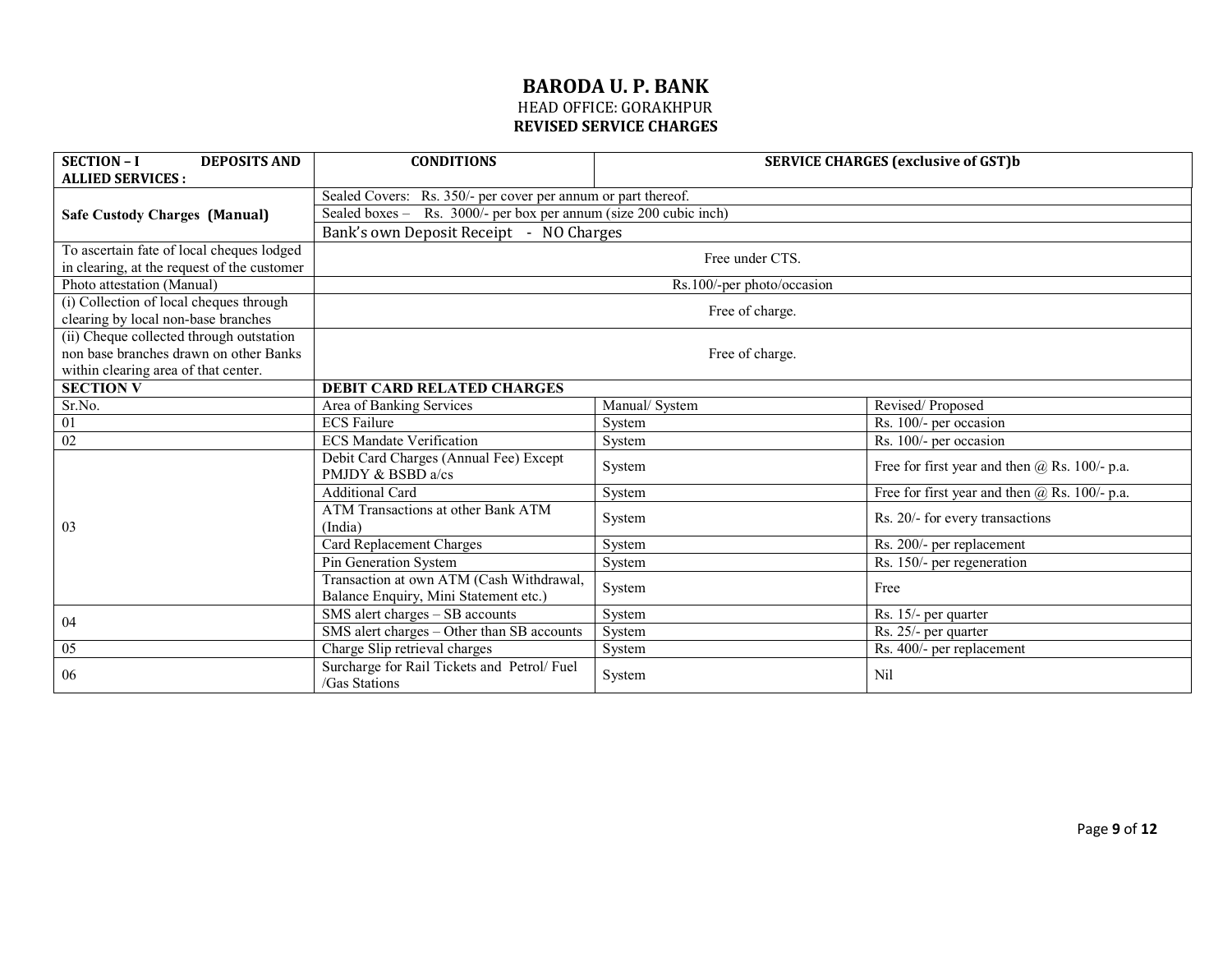# **EXEMPTIONS/CONCESSIONS IN SERVICE CHARGES**

| S.No           | <b>AREA OF BANKING</b>                                            | <b>SERVICE CHARGES</b>                                                                                                        |
|----------------|-------------------------------------------------------------------|-------------------------------------------------------------------------------------------------------------------------------|
|                | <b>SERVICE</b>                                                    | (Exclusive of GST)                                                                                                            |
| $\mathbf{1}$   | <b>Government Deposit Accounts</b><br>(Central/State/Local) SB/CA | <b>Nil Charges</b>                                                                                                            |
|                |                                                                   |                                                                                                                               |
| 2              | <b>Defense Personnel</b>                                          | "Only the following concessions in service charges be extended to                                                             |
|                |                                                                   | Defense Personnel, Paramilitary Personnel, Ex- Servicemen and                                                                 |
|                |                                                                   | Central Industrial Security Force (CISF) Personnel".                                                                          |
|                |                                                                   | a) At par remittance of salary/terminal dues.                                                                                 |
|                |                                                                   | b) At par remittance to family up to Rs. 10,000/- per month and one-                                                          |
|                |                                                                   | time remittance for payment of school /college fees in a year. Out of                                                         |
|                |                                                                   | pocket expenses to be recovered.                                                                                              |
|                |                                                                   | c) At par custody of WILLS.                                                                                                   |
| 3              | Ex-servicemen/widows of Ex-                                       | Not to levy service charges such as processing, documentation and                                                             |
|                | Servicemen, war                                                   | inspection charges on loans granted to Exservicemen, widows of Ex-                                                            |
|                | widows, disabled service                                          | servicemen, war widows and disabled service personnel under NEF,                                                              |
|                | personnel                                                         | SEMFEX-II and SEMFEX-III schemes sponsored by SIDBI, NABARD                                                                   |
|                |                                                                   | and KVIC respectively and also on loans sanctioned by the bank                                                                |
|                |                                                                   | outside these schemes for their self employment purpose.                                                                      |
| 4              | Service / Charitable                                              | a) Temple Devasthanams like Shri Sai Baba Temple, Shirdi, Tirupati                                                            |
|                | Institutions.                                                     | Devasthanam, Shri Nathdwara Temple and Shri Jagannath Temple,                                                                 |
|                |                                                                   | Puri.                                                                                                                         |
|                |                                                                   | I. At par collection of cheques favouring such institutions.<br>II. Remittances favouring such institutions free of exchange. |
|                |                                                                   | b) Welfare / Service / Charitable Institutions/ National Foundation                                                           |
|                |                                                                   | for Communal Harmony)                                                                                                         |
|                |                                                                   | I. At par collection of cheques favouring such institutions.                                                                  |
|                |                                                                   | II. Remittances favouring such institutions free of exchange.                                                                 |
|                |                                                                   | <b>NOTE</b>                                                                                                                   |
|                |                                                                   | a) The Institutions should be exempt from payment of Income Tax                                                               |
|                |                                                                   | and the branch should have such exemption certificate on its                                                                  |
|                |                                                                   | record.                                                                                                                       |
| 5              | Donations to PM / CM's Relief                                     | I. At par collection of cheques favouring the fund.                                                                           |
|                | <b>Funds</b>                                                      | II. Free remittances favouring these funds                                                                                    |
| 6              | <b>Teachers Employed in Govt.</b>                                 | I. Free discounting of salary bills / cheques up to Rs. 7,500/-                                                               |
|                | Run Schools / Central Schools                                     | II. At par collection of salary bills.                                                                                        |
| $\overline{7}$ | Blind/Disabled/                                                   | I. At par collection of cheques.                                                                                              |
|                | <b>Physically Handicapped</b>                                     | II. Free Remittances.                                                                                                         |
|                | <b>Persons and Institutions</b>                                   | <b>Conditions:</b>                                                                                                            |
|                | set up for their benefit                                          | a) Institutions should be exempt from payment of Income Tax.                                                                  |
|                |                                                                   | b) Free Remittances to be allowed only against debit to account and                                                           |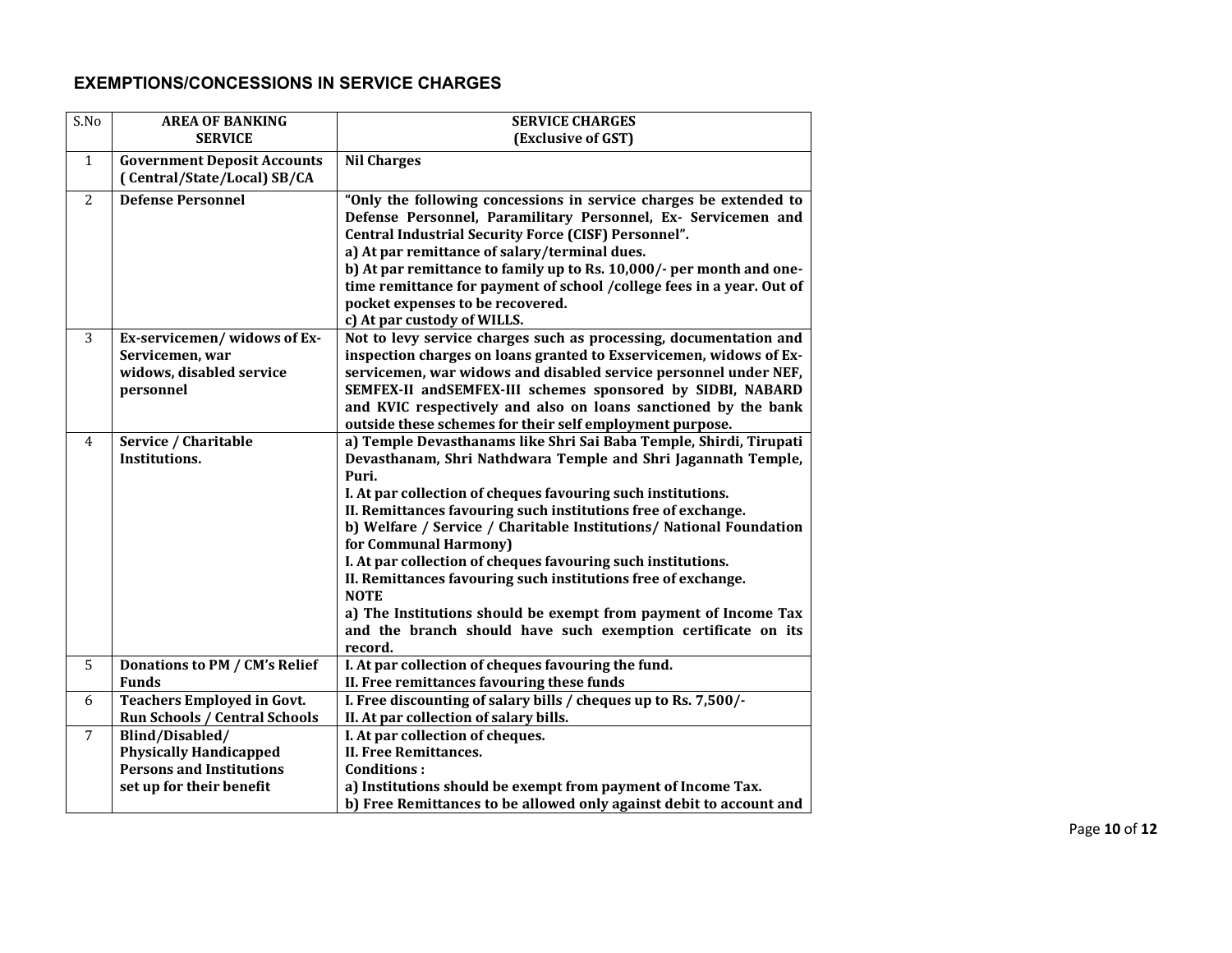|    |                                      | Not Against Cash.                                                                                                                |
|----|--------------------------------------|----------------------------------------------------------------------------------------------------------------------------------|
|    |                                      | c) In all cases, the Branch Manager should satisfy with the eligibility.                                                         |
| 8  | Proceeds invested in                 | a) At par remittance of maturity proceeds of Time Deposits as well                                                               |
|    | <b>Time Deposit including</b>        | as periodical interest to another branch.                                                                                        |
|    | <b>NRIS</b>                          | b) At par collection of cheques issued as per court orders for                                                                   |
|    |                                      | investment in Time Deposits.                                                                                                     |
| 9  | <b>Pensioners</b>                    | (a) At par collection of Pensions bills, Pension cheques.                                                                        |
|    |                                      | (b) Free remittance facility by debit to S.B. A/c. maintained by                                                                 |
|    |                                      | pensioners for personal uses.                                                                                                    |
| 10 | <b>Ministry of Health and Family</b> | a) At par collection of cheques etc.                                                                                             |
|    | <b>Welfare (Accredited to our</b>    | b) Free Remittance facility                                                                                                      |
|    | Bank)                                |                                                                                                                                  |
| 11 | <b>Government Sponsored</b>          | At par collection of cheques (only cheques issued by Government                                                                  |
|    | <b>Schemes</b>                       | representing subsidy under Government sponsored Schemes)                                                                         |
| 12 | <b>Banks under Agency</b>            | Existing Agency Arrangements at lower rates may be continued.                                                                    |
|    | Arrangements.                        | (Customer should be charged full rates)                                                                                          |
| 13 | <b>NRI Customers</b>                 | At par collection of rupee drafts issued by exchange companies and                                                               |
|    |                                      | correspondent Banks.                                                                                                             |
|    |                                      | i) Rupee drafts should have been issued by exchange companies and                                                                |
|    |                                      | correspondent Banks or Foreign Offices of any Indian / Foreign                                                                   |
|    |                                      | Bank or Exchange Companies maintaining a/cs with our Bank or                                                                     |
|    |                                      | any other Bank in India.                                                                                                         |
|    |                                      | ii) Drafts should be payable through rupee accounts maintained at                                                                |
|    | <b>Transfer of Funds</b>             | branches in India nominated by the Banks.                                                                                        |
| 14 |                                      | Periodical Transfer of funds by DD / MT from one account to<br>another in same Bank @ Rs. 0.50 per thousand subject to following |
|    |                                      | conditions:                                                                                                                      |
|    |                                      | (i) From Collection Accounts (i.e. accounts wherein no debit                                                                     |
|    |                                      | transactions other than such periodical funds transfer entries are                                                               |
|    |                                      | reflected) to the principal account of the same organization.                                                                    |
|    |                                      | (ii) Advances/Borrowal A/Cs: From one account to any other                                                                       |
|    |                                      | account of same organization. When debit balances are transferred,                                                               |
|    |                                      | interest for the transit period should be recovered.                                                                             |
| 15 | <b>Senior Citizens</b>               | (a) Free remittance facility to be allowed by debit to S.B. $A/c$ .                                                              |
|    |                                      | maintained by Sr. Citizens for personal uses.                                                                                    |
|    |                                      | (b) At par collection of cheques in the name of Sr. Citizens (the a/c                                                            |
|    |                                      | holder)                                                                                                                          |
| 16 | <b>Physically Challenged</b>         | Waiver of collection charges for physically challenged persons (who                                                              |
|    | <b>Persons</b>                       | have suffered loss of use of hand/hands & or leg/legs) including                                                                 |
|    |                                      | blind person for instruments up to Rs.10,000/- at par collection                                                                 |
| 17 | <b>Staff Members/Retd. Staff</b>     | - Staff Members                                                                                                                  |
|    |                                      | - Ex-Staff Members                                                                                                               |